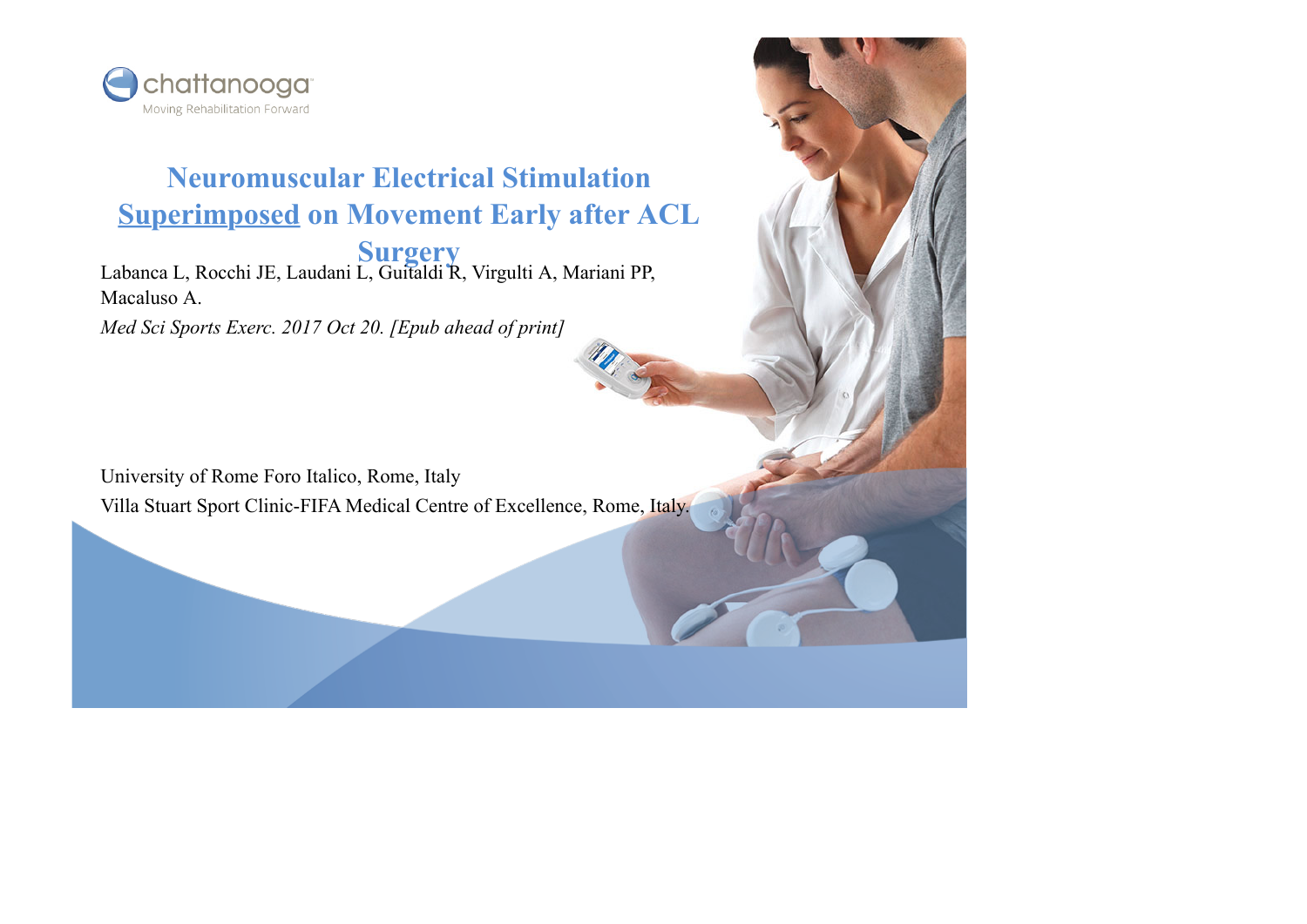

# Design & methods

- Randomised controlled trial
- 63 ACLR patients (autologous bone-patellar tendon-bone graft) 50 patients completed 6-months follow-up



Active exercise and **Wireless Pro** NMES were started at 15th postop day for 6 wks

- Main outcome measures:
	- Knee extensor and flexor max voluntary isometric strength (MVIC)
	- Knee joint pain during MVIC exercise
	- Symmetry of lower extremity loading during sit-to-stand and countermovement jump
	- Knee/Thigh circumference (difference bewteen operated and non-operated leg)



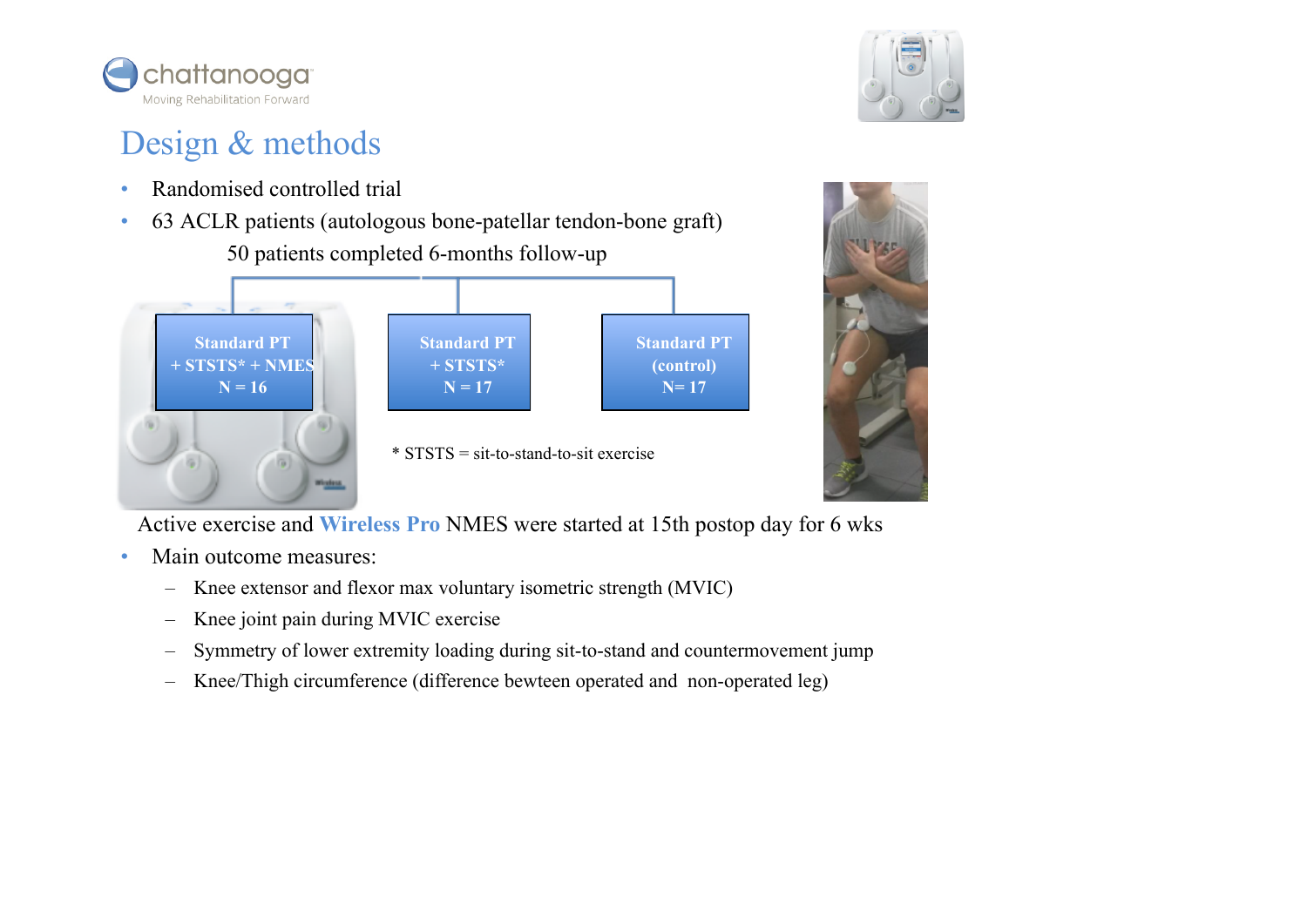



## Results: 1. Max isometric knee extensor/flexor strength



**Significantly higher quadriceps strength** in superimposed-NMES group than STSTS only group and control group at 2m and 6m follow-up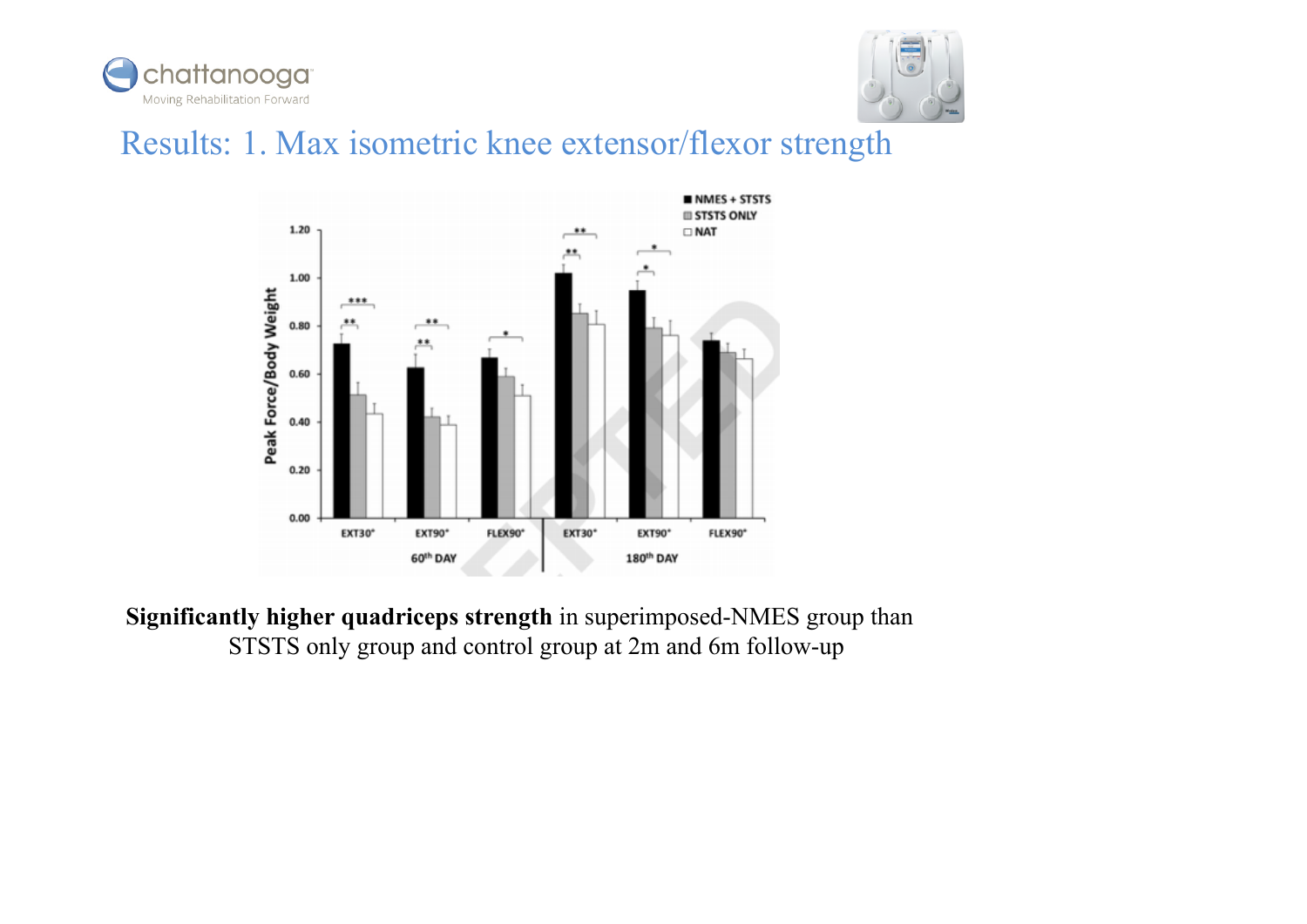



## Results: 2. Limb symmetry index during sit-to-stand



**Significantly higher limb symmetry index** in superimposed-NMES group than STSTS only group at 2m follow-up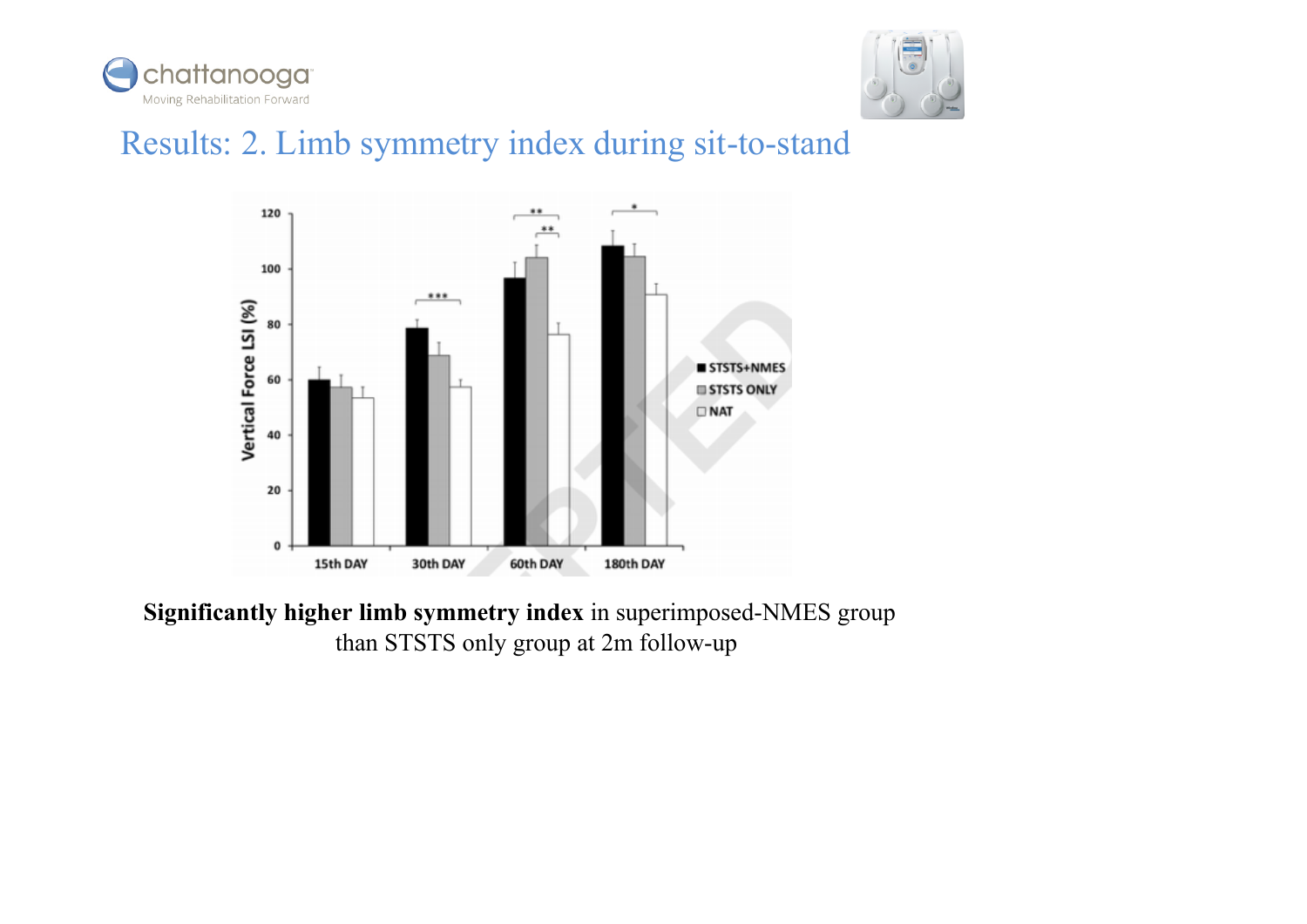



#### Results: 3. Knee joint pain VAS $\blacksquare$  > 4 100%  $\Box$  <4 80% 60% **MVIC** 40%  $30^\circ$ Patients (%) 20%  $0%$ 100% 80% 60% **MVIC**  $90^\circ$ 40% 20%  $0%$ NMES+STSTS STSTS ONLY **NAT** NMES+STSTS STSTS ONLY **NAT** 180<sup>th</sup> DAY 60<sup>th</sup> DAY

**Significantly less pain** (VAS<4) during max voluntary quadriceps contraction exercise in superimposed NMES group than other groups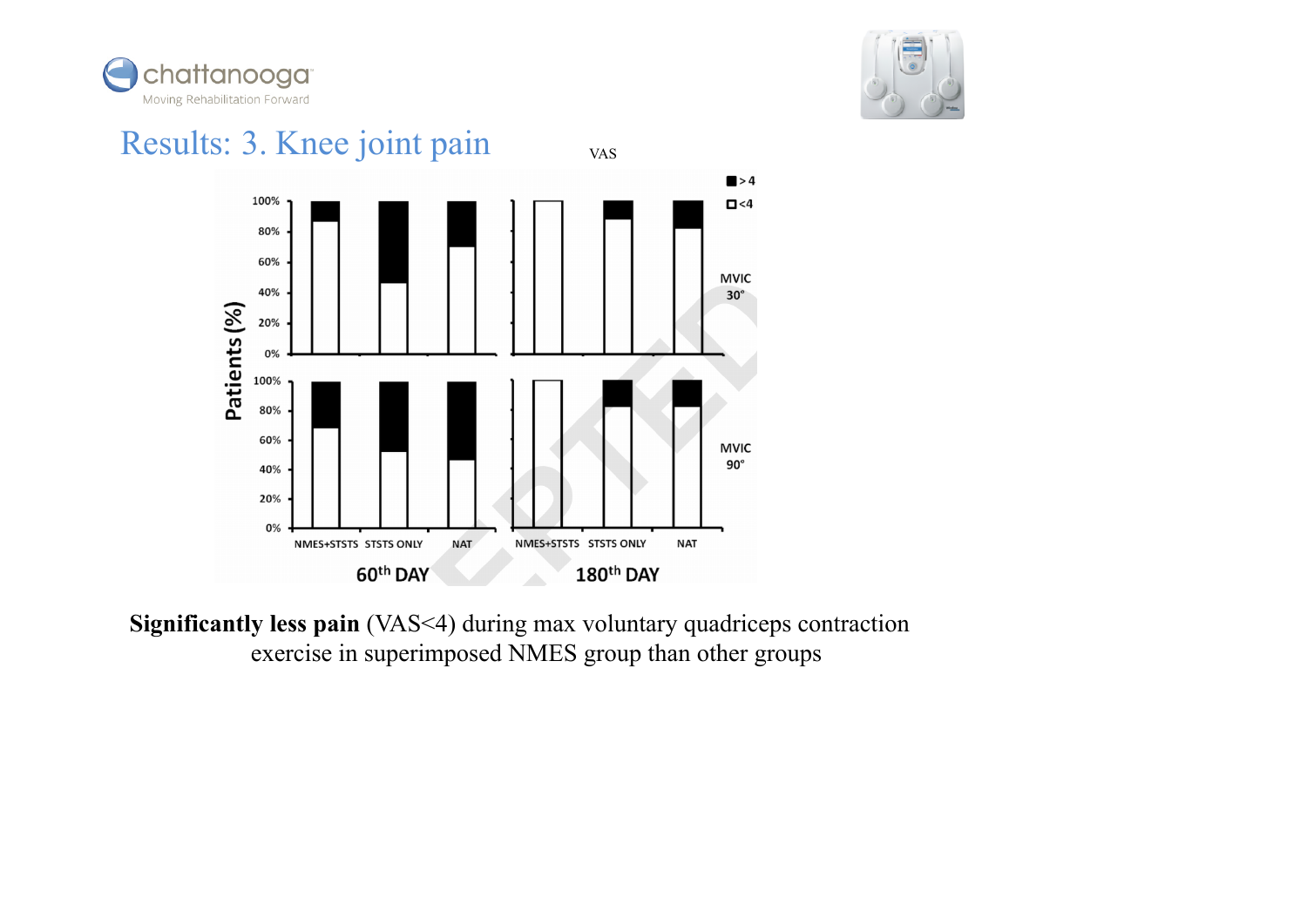



#### Results: 4. Anthropometric measurements

- **Significantly lower between-limb difference of thigh circumference** in NMES+STSTS group compared to STSTS ONLY and control groups at 1, 2 and 3 months postop.
- No differences were found between STSTS ONLY and control groups.